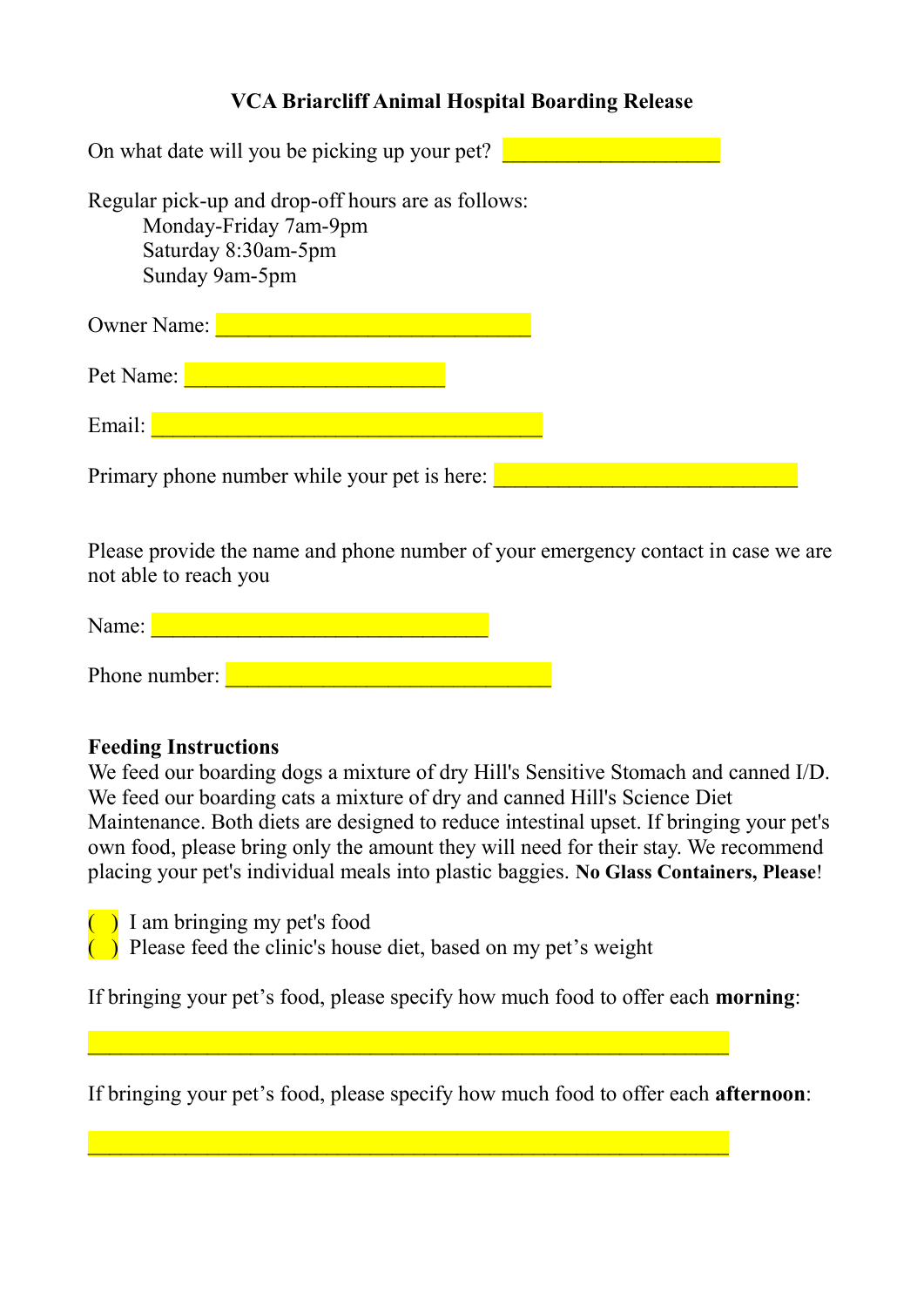### **Regular Boarding Boarding Fees\***

### **\*For healthy pets that do not require extra medical care & monitoring: For Dogs:**

0-20 lbs: \$42.85 per night + \$13.95 Capstar flea pill at check-in 21-40 lbs:  $$43.95$ per night  $+ $14.26$  Capstar flea pill at check-in 41-60 lbs:  $$47.30$  per night  $+ $14.26$  Capstar flea pill at check-in 61-80 lbs:  $$49.55$  per night  $+ $14.26$  Capstar flea pill at check-in  $80+$  lbs: \$52.90 per night  $+$  \$14.26 Capstar flea pill at check-in

**For Cats:** \$42.00 per night + \$13.95 Capstar flea pill at check-in

**For Exotic Species:** \$42.00 per night (\*Please check with our staff to make sure your exotic species pet's needs can be accommodated)

 $\Box$  I understand the above boarding fees.

# **Boarders Needing Medical Care/Monitoring**

If your pet is boarding with us and has an existing chronic illness or injury (other than diabetes) requiring doctor oversight, additional monitoring and/or medical care beyond oral or topical medications, we are happy to provide this higher level of care. The associated fees are \$5.10-\$7.50 per hour (\$122.40 - \$180 per 24 hours, based on size) rather than a nightly boarding fee. This cost includes doctor oversight, grasswalks, and administration of oral, topical and ophthalmic meds. *If your pet requires this level of care, you must meet with a veterinarian before leaving your pet with us to ensure your pet gets the care he or she needs.*

 $\Box$  I understand that if my pet needs medical care and/or additional medical monitoring while boarding due to an existing condition, the cost will be per hour as listed above rather than nightly boarding charge, plus an exam fee if neccessary to assess patient status.

### **Medications**

For regular boarding (i.e. not here for extra medical care/monitoring), the cost is \$4.50 per dosing time (twice a day meds would be \$9.00/day, etc.) for oral, topical, and ophthalmic medications.

# PLEASE PROVIDE DETAILED INSTRUCTIONS FOR EACH MEDICATION (drug name, strength, quantity per dose, when to give, etc.):

| 1. Drug Name & Strength (i.e.: mg, etc.) |                                 |      |  |  |
|------------------------------------------|---------------------------------|------|--|--|
| Amount given per dose:                   | How often $(1x/day? 2x/day?)$ : | Next |  |  |

*Dose Due*: \_\_\_\_\_\_\_\_\_\_\_\_\_\_\_

2. Drug Name & Strength (i.e.: mg, etc.)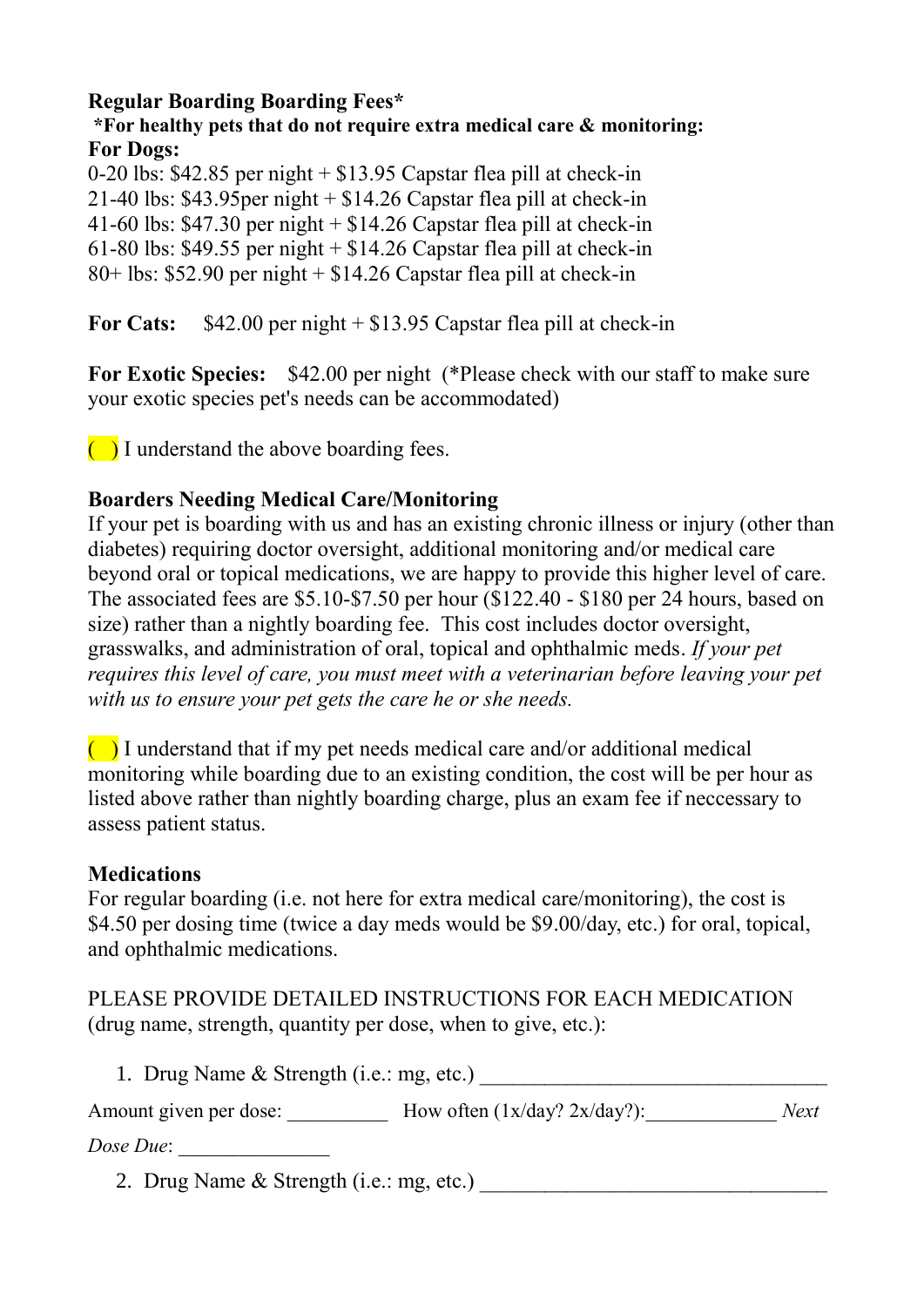| Amount given per dose:                   | How often $(1x/day? 2x/day?)$ :                                | Next |
|------------------------------------------|----------------------------------------------------------------|------|
| Dose Due:                                |                                                                |      |
| 3. Drug Name & Strength (i.e.: mg, etc.) |                                                                |      |
| Amount given per dose:                   | How often $(1x/day? 2x/day?)$ :                                | Next |
| Dose Due:                                |                                                                |      |
|                                          | *Please bring medications in their original labeled container* |      |

**Diabetic Pets**

For pets who are diabetic and on insulin, the Diabetic Boarding Instruction Form must be completed when you drop off. Please check below if this applies to your pet.

( ) My pet is on insulin and I will provide instructions at drop off. I understand that there is an additional cost of \$53.20 per day for care and monitoring of diabetics while boarding.

### **Grass Walks**

If your dog would prefer grass over our fenced, clean, outdoor runs, we offer Grass Walks for \$7.30 per walk. *Although we will double leash your pet for safety, VCA Briarcliff Animal Hospital cannot be held responsible for any injury to or loss of your pet if you choose to have us walk your pet outside our fenced runs.*

\*If your pet is receiving extra medical care/monitoring while boarding, grasswalks are included in that cost\*

 $\overline{\phantom{a}}$  No Grasswalks ( $\Box$ ) Please grass walk my pet: ( ) once ( ) twice ( ) three times per day.

### **Brought Items**

Because we want to keep your pet healthy, we cannot accept or leave objects (such as beds, toys, bones or rawhides) in pet cages for safety reasons. If you have any question regarding this policy, feel free to call our office at 404-874-6393.

 $\Box$  I understand and agree to the restrictions regarding brought items (such as beds, toys, bones or rawhides) that VCA Briarcliff Animal Hospital has put in place to help insure my pet's safety during their stay.

 $\_$  , and the contribution of the contribution of  $\mathcal{L}_\mathcal{A}$  , and the contribution of  $\mathcal{L}_\mathcal{A}$ 

Please list any other brought items accompanying your pet: